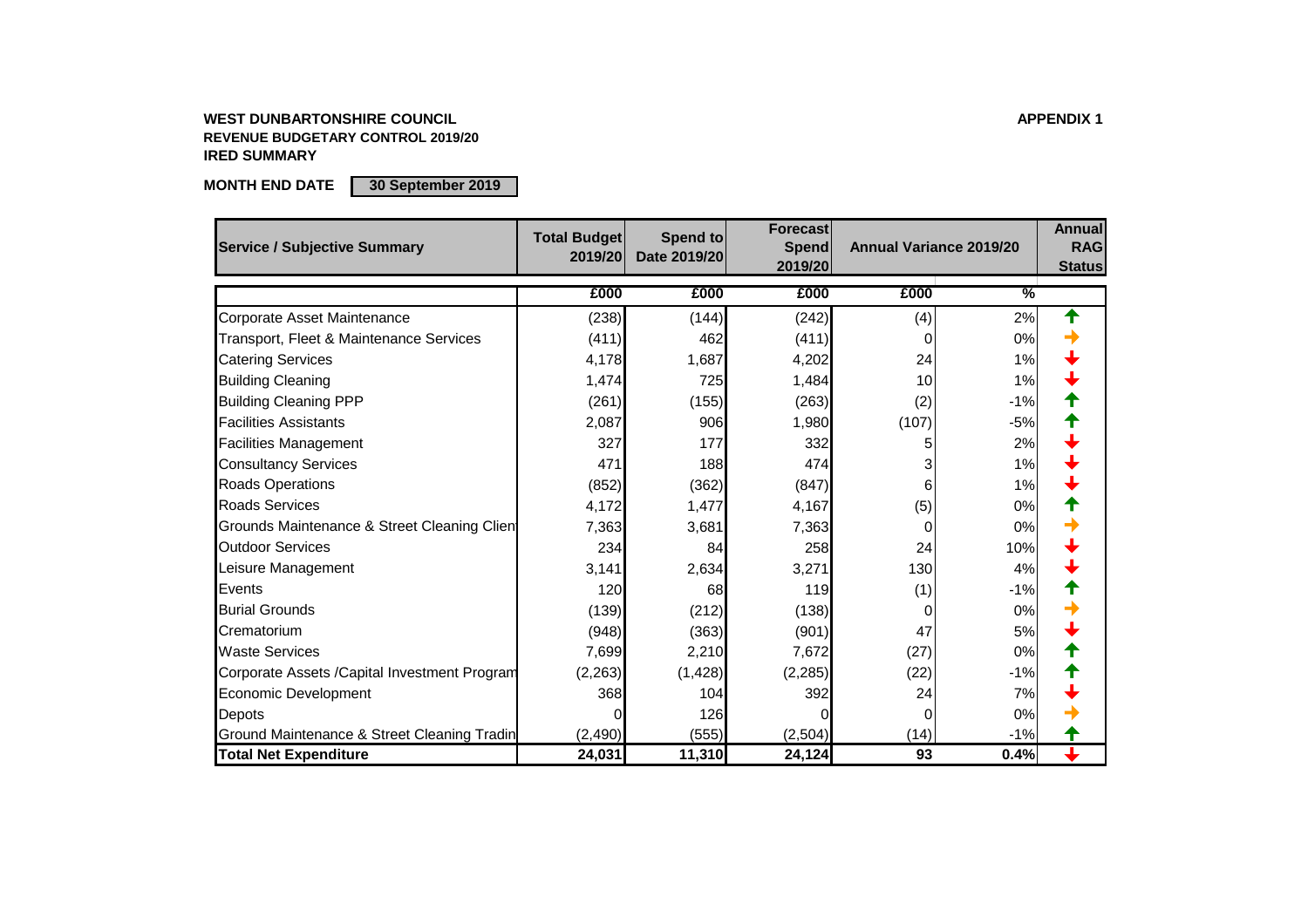**YEAR END DATE 30 September 2019**

PERIOD 6

**Actual Outturn 2018/19 Total Budget 2019/20 Date 2019/20 Spend to Forecast Spend 2019/20 RAG Status £000 £000 £000 £000 £000 %** 22,713 Employee 25,919 11,073 25,658 (261) -1% 3,125 Property 3,260 1,045 3,361 101 3% 3,967 Transport and Plant  $\begin{array}{|c|c|c|c|c|c|c|c|c|} \hline \end{array}$  4,029 1,397 4,128 100 2%  $\begin{array}{|c|c|c|c|c|c|c|c|} \hline \end{array}$ 9,414 Supplies, Services and Admin 11,944 11,944 4,494 12,152 208 2%  $\downarrow$ 15,891 Payments to Other Bodies 15,131 7,460 15,321 190 1% 554 Other  $\overline{0}$  0  $\overline{0}$  0  $\overline{0}$  0  $\overline{0}$  0  $\overline{0}$  0  $\overline{0}$  0  $\overline{0}$  0  $\overline{0}$ **55,664 Gross Expenditure 60,835 25,469 61,174 339 1% (31,200) Income (36,805) (14,159) (37,049) (245) -1% 24,464 Net Expenditure 24,031 11,310 24,124 95 0% £000 £000 £000 £000 £000 % Corporate Asset Maintenance**  1,107 Employee 20 **1,107** Employee 20 1,437 Employee 21 212 Females 2012 1,437  $\frac{1}{2}$   $\frac{1}{2}$   $\frac{1}{2}$   $\frac{1}{2}$   $\frac{1}{2}$   $\frac{1}{2}$   $\frac{1}{2}$   $\frac{1}{2}$   $\frac{1}{2}$   $\frac{1}{2}$   $\frac{1}{2}$   $\frac{1}{2}$   $\frac{1}{2}$   $\frac{1}{2}$   $\$ 758 Property 50 25 50 0 0% 28 Transport and Plant 36 35 69 33 90% 643 Supplies, Services and Admin 2,277 990 2,452 175 8% 0 Payments to Other Bodies 0 0 0 0 0%  $\begin{array}{|c|c|c|c|c|c|}\hline \text{Other} & & & \text{otherwise} \end{array}$ **2,536 Gross Expenditure 4,012 1,747 4,008 (4) 0% (1,786) Income (4,250) (1,892) (4,250) 0 0% 750 Net Expenditure (238) (144) (242) (4) 2% £000 £000 £000 £000 £000 % Transport, Fleet & Maintenance ServicesService Summary Annual Variance 2019/20 All Services**

| 1,679    | Employee                     | 1,673    | 836      | 1,689    | 16   | 1%     |                      |
|----------|------------------------------|----------|----------|----------|------|--------|----------------------|
| 105      | Property                     | 89       |          | 84       | (5)  | $-5%$  |                      |
| 1,628    | <b>Transport and Plant</b>   | 1,575    | 572      | 1,646    | 71   | 4%     |                      |
| 550      | Supplies, Services and Admin | 491      | 227      | 489      | (2)  | 0%     |                      |
| 15       | Payments to Other Bodies     | 16       |          | 16       | (0)  | $-1%$  |                      |
|          | Other                        |          |          |          |      | 0%     |                      |
| 3,977    | <b>Gross Expenditure</b>     | 3,844    | 1,638    | 3,923    | 79   | 2%     | $\ddot{\phantom{0}}$ |
| (4, 352) | <b>Income</b>                | (4, 255) | (1, 176) | (4, 334) | (79) | $-2%$  |                      |
| (375)    | <b>Net Expenditure</b>       | (411)    | 462      | (411)    | (0)  | 0%     |                      |
|          |                              |          |          |          |      |        |                      |
| £000     | <b>Catering Services</b>     | £000     | £000     | £000     | £000 | ℅      |                      |
| 2,884    | Employee                     | 2,942    | 1,418    | 2,989    | 48   | 2%     |                      |
| 63       | Property                     | 60       | 14       | 61       |      | 2%     |                      |
| 104      | <b>Transport and Plant</b>   | 105      | 35       | 107      |      | 1%     |                      |
| 1,202    | Supplies, Services and Admin | 1,243    | 306      | 1,242    | (1)  | 0%     |                      |
| 26       | Payments to Other Bodies     | 29       | 11       | 29       |      | 0%     |                      |
|          | Other                        |          |          |          |      | 0%     |                      |
| 4,281    | <b>Gross Expenditure</b>     | 4,378    | 1,785    | 4,427    | 49   | 1%     | $\downarrow$         |
| (218)    | Income                       | $-200$   | (97)     | (225)    | (25) | $-13%$ |                      |
| 4,063    | <b>Net Expenditure</b>       | 4,178    | 1,687    | 4,202    | 24   | 1%     |                      |
|          |                              |          |          |          |      |        |                      |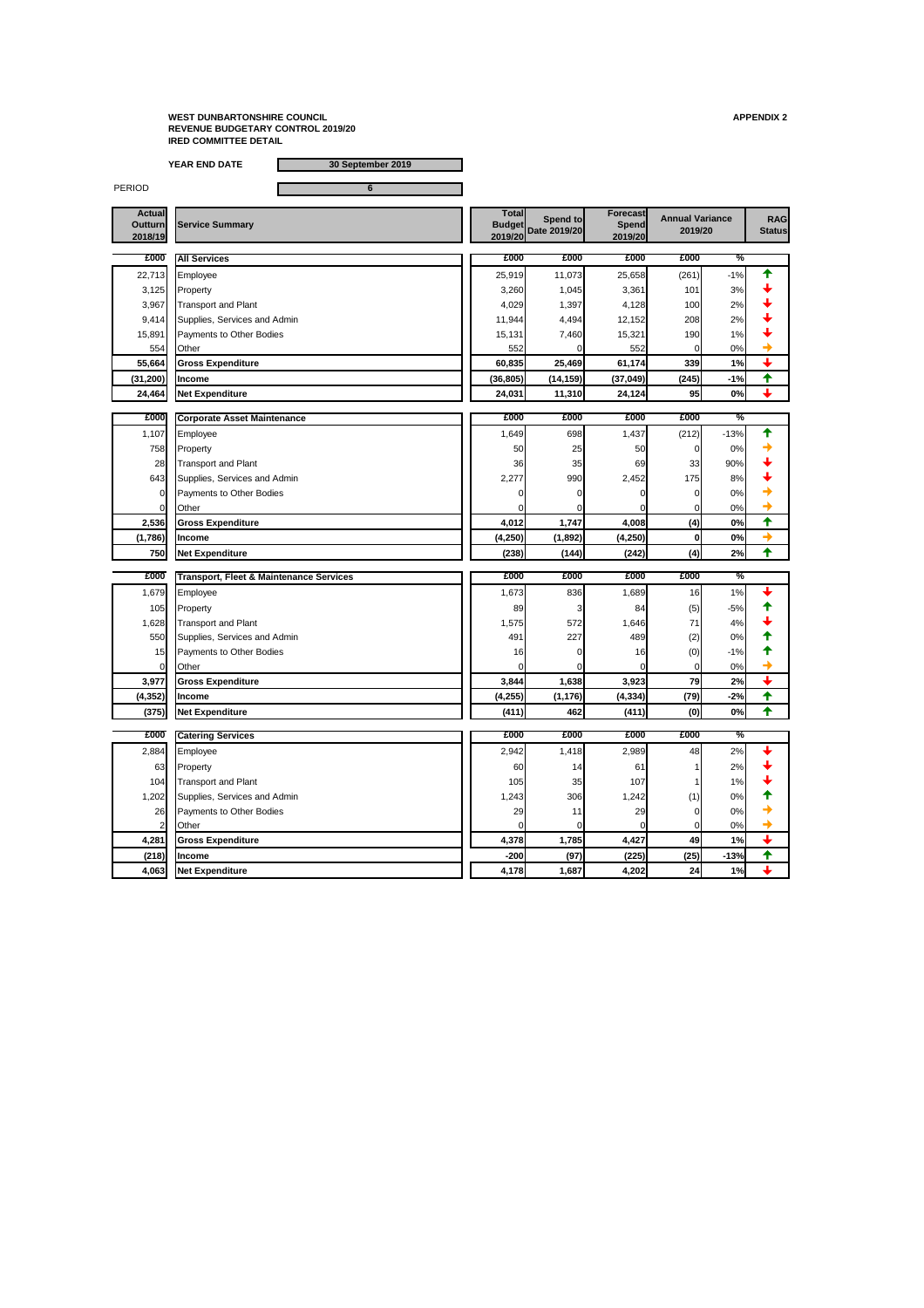**YEAR END DATE 30 September 2019**

PERIOD 6

| £000  | <b>Building Cleaning</b>        | £000  | £000       | £000  | £000            | %     |  |
|-------|---------------------------------|-------|------------|-------|-----------------|-------|--|
| ,505  | Employee                        | 1,574 | 723        | 1,566 | (8)             | $-1%$ |  |
| 128   | Property                        | 106   | 65         | 128   | 23              | 21%   |  |
| 3I    | <b>Transport and Plant</b>      |       |            |       |                 | 106%  |  |
| 21    | Supplies, Services and Admin    | 21    | 61         | 21    |                 | 0%    |  |
|       | <b>Payments to Other Bodies</b> |       |            |       |                 | 0%    |  |
|       | <b>Other</b>                    |       |            |       |                 | 0%    |  |
| 1,657 | <b>Gross Expenditure</b>        | 1,702 | 796        | 1,718 | 16              | 1%    |  |
| (213) | <b>Income</b>                   | (228) | (71)       | (234) | (6)             | $-2%$ |  |
| 1,444 | Net Expenditure                 | 1,474 | <b>725</b> | 1,484 | 10 <sub>1</sub> | $1\%$ |  |

| £000  | <b>Building Cleaning PPP</b> | £000  | £000  | £000  | £000 | $\frac{1}{2}$ |  |
|-------|------------------------------|-------|-------|-------|------|---------------|--|
| 620   | Employee                     | 650   | 304   | 648   | (2)  | 0%            |  |
| 37    | Property                     | 35    | 18    | 35    |      | 0%            |  |
| 01    | <b>Transport and Plant</b>   |       |       |       |      | 0%            |  |
| 14    | Supplies, Services and Admin | 12    |       | 12    |      | 0%            |  |
| 01    | Payments to Other Bodies     |       |       |       |      | 0%            |  |
|       | <b>Other</b>                 |       |       |       |      | 0%            |  |
| 671   | <b>Gross Expenditure</b>     | 696   | 323   | 695   | (2)  | 0%            |  |
| (922) | <b>Income</b>                | (957) | (479) | (957) |      | 0%            |  |
| (251) | <b>Net Expenditure</b>       | (261) | (155) | (263) | (2)  | 1%            |  |

|                                                          | 2018/19 |  | 2019/20 | Date 2019/20 | <b>Spend</b><br>2019/20 | 2019/20 | Statusl |
|----------------------------------------------------------|---------|--|---------|--------------|-------------------------|---------|---------|
| cuuu<br>cuuu<br>cuuu<br>cuuu<br>سسه<br>Duilding Clossing |         |  |         |              |                         | 0/2     |         |

| £000           | <b>Facilities Assistants</b> | £000  | £000 | £000  | £000         | $\frac{0}{0}$ |   |
|----------------|------------------------------|-------|------|-------|--------------|---------------|---|
| 1,860          | Employee                     | 2,088 | 875  | 1,987 | (101)        | $-5%$         |   |
| 13             | Property                     | 13    |      | 13    |              | 3%            |   |
|                | <b>Transport and Plant</b>   |       |      |       | (1)          | $-29%$        |   |
| 8              | Supplies, Services and Admin | 26    |      | 20    | (6)          | $-23%$        |   |
| $\Omega$       | Payments to Other Bodies     |       |      |       |              | 0%            |   |
| 0              | Other                        |       |      |       |              | 0%            |   |
| 1,885          | <b>Gross Expenditure</b>     | 2,129 | 889  | 2,022 | (107)        | $-5%$         |   |
| (42)           | <b>Income</b>                | (42)  | 17   | (42)  | O            | 0%            | → |
| 1,843          | <b>Net Expenditure</b>       | 2,087 | 906  | 1,980 | (107)        | $-5%$         |   |
|                |                              |       |      |       |              |               |   |
|                |                              |       |      |       |              |               |   |
| £000           | <b>Facilities Management</b> | £000  | £000 | £000  | £000         | $\%$          |   |
| 342            | Employee                     | 336   | 174  | 341   |              | 1%            |   |
| $\overline{0}$ | Property                     |       |      |       | <sup>n</sup> | 0%            |   |
|                | <b>Transport and Plant</b>   |       |      |       |              | 49%           |   |
| (4)            | Supplies, Services and Admin |       |      |       |              | 1%            |   |
| $\Omega$       | Payments to Other Bodies     |       |      |       |              | $0\%$         |   |
| $\mathbf 0$    | Other                        |       |      |       | 0            | 0%            |   |
| 340            | <b>Gross Expenditure</b>     | 341   | 177  | 347   |              | 2%            |   |
| (19)           | <b>Income</b>                | (15)  |      | (15)  | 0            | 0%            | → |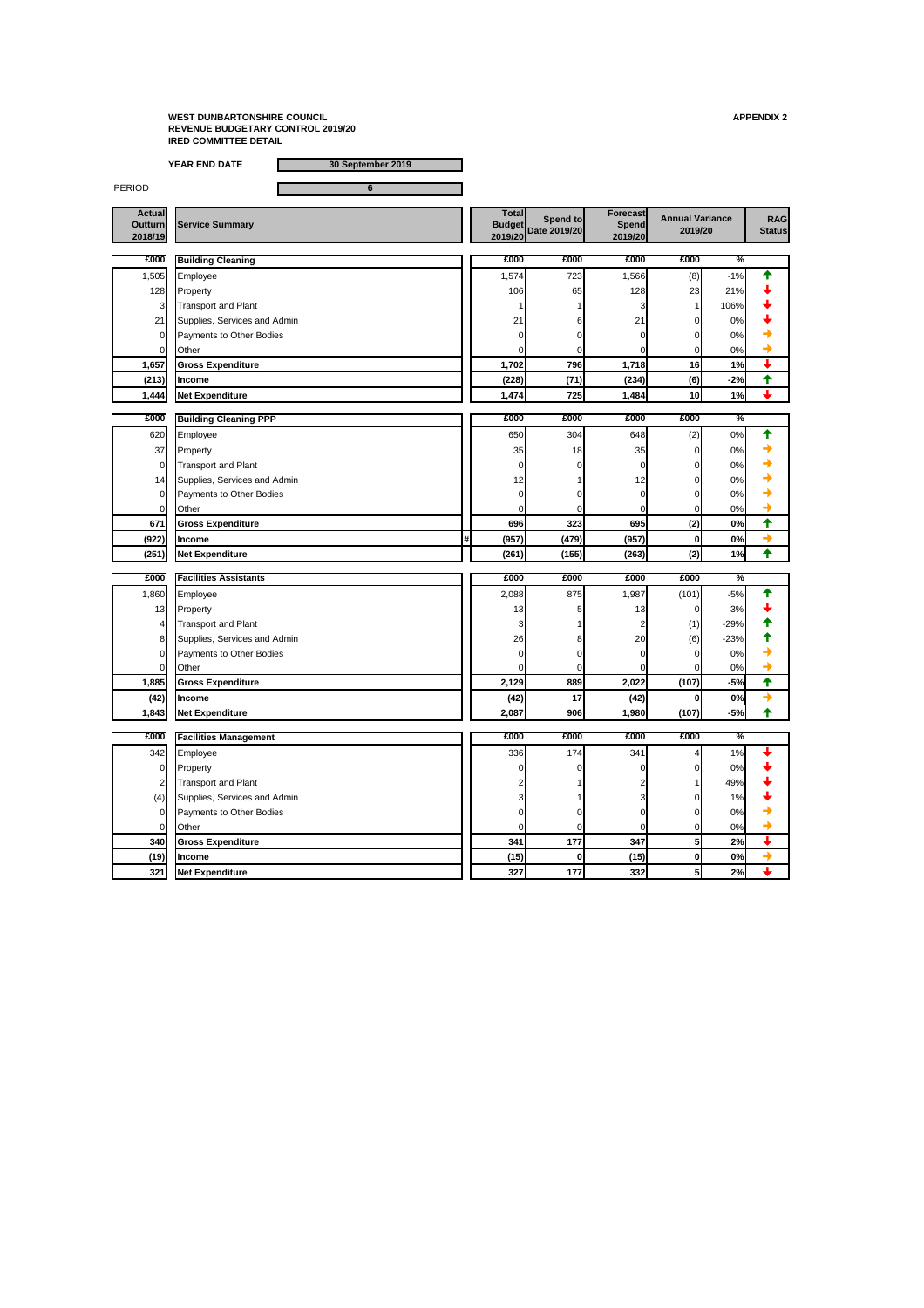**YEAR END DATE 30 September 2019**

PERIOD 6 **Actual Outturn 2018/19 Total Budget 2019/20**<br> **Date 2019/20**<br>
Date 2019/20
<br>
Date 2019/20
<br>
Date 2019/20
<br>
2019/20
<br>
2019/20
<br>
2019/20
<br>
2019/20
<br>
2019/20
<br>
2019/20
<br>
2019/20
<br>
2019/20
<br>
2019/20
<br>
2019/20
<br>
2019/20
<br>
2019/20
<br>
2019/20
<br>
2019/20
<br>
2019/20
<br> **Spend to Forecast Spend 2019/20 RAG 2019/20 £000 £000 £000 £000 £000 % Consultancy Services** 1,088 Employee ● 608 1,271 216 21% ◆ 0 Property 0 0 0 0 0% 8 Transport and Plant  $\begin{array}{ccc} 8 & 7 & 5 & 7 & 0 & 0 \end{array}$ 6 Supplies, Services and Admin  $\begin{array}{ccc} 6 & 5 & 1 & 5 \end{array}$   $\begin{array}{ccc} 1 & 5 & 5 \end{array}$   $\begin{array}{ccc} 0 & 7\% & \bullet \end{array}$  $42$  Payments to Other Bodies  $41$   $41$  0  $41$  0  $41$  0 0%  $41$ 0 Other 0 0 0 0 0% **1,144 Gross Expenditure 1,108 614 1,325 217 20% (329) Income (637) (425) (851) (214) -34% 815 Net Expenditure 188** 474 3 1% ◆ **£000 £000 £000 £000 £000 % Roads Operations** 1,148 Employee ● 602 1,308 47 4% ◆ 101 Property 108 108 98 4 108 9 10%  $\frac{1}{2}$ 552 Transport and Plant **190** 190 587 190 548  $(40)$  57 1,023 Supplies, Services and Admin 1,080 1,080 364 1,077 (3) 0% 1 134 Payments to Other Bodies **157** 157 0 150 150 150 150 150 17 0 Other 0 0 0 0 0% **2,958 Gross Expenditure 3,184 1,159 3,191 7 0% (3,704) Income (4,036) (1,521) (4,037) (1) 0% (746) Net Expenditure (852) (362) (847) 6 -1%**

| £000           | <b>Roads Services</b>                                   | £000  | £000  | £000  | £000         | %             |               |
|----------------|---------------------------------------------------------|-------|-------|-------|--------------|---------------|---------------|
| 1,155          | Employee                                                | 1,260 | 547   | 1,212 | (48)         | $-4%$         |               |
| 110            | Property                                                | 118   |       | 111   | (7)          | $-6%$         |               |
| 84             | <b>Transport and Plant</b>                              | 82    | 28    | 83    |              | 2%            |               |
| 1,016          | Supplies, Services and Admin                            | 1,053 | 172   | 1,068 | 15           | 1%            |               |
| 2,479          | Payments to Other Bodies                                | 2,575 | 793   | 2,646 | 71           | 3%            |               |
|                | Other                                                   |       |       |       |              | 0%            |               |
| 4,844          | <b>Gross Expenditure</b>                                | 5,088 | 1,550 | 5,120 | 33           | 1%            |               |
| (975)          | <b>Income</b>                                           | (916) | (73)  | (953) | (37)         | $-4%$         |               |
| 3,869          | <b>Net Expenditure</b>                                  | 4,172 | 1,477 | 4,167 | (5)          | 0%            |               |
|                |                                                         |       |       |       |              |               |               |
|                |                                                         |       |       |       |              |               |               |
| £000           | <b>Grounds Maintenance &amp; Street Cleaning Client</b> | £000  | £000  | £000  | £000         | $\frac{0}{0}$ |               |
| <sup>0</sup>   | Employee                                                |       |       |       | $\Omega$     | $0\%$         |               |
| $\overline{0}$ | Property                                                |       |       |       |              | $0\%$         |               |
|                | <b>Transport and Plant</b>                              |       |       |       |              | 0%            |               |
| $\overline{0}$ | Supplies, Services and Admin                            |       |       |       |              | $0\%$         |               |
| 7,366          | Payments to Other Bodies                                | 7,363 | 3,681 | 7,363 |              | $0\%$         |               |
| $\overline{0}$ | Other                                                   |       |       |       | 0            | 0%            |               |
| 7,366          | <b>Gross Expenditure</b>                                | 7,363 | 3,681 | 7,363 | $\mathbf{0}$ | 0%            | →             |
| <sup>0</sup>   | <b>Income</b>                                           |       |       |       | $\mathbf{0}$ | 0%            | $\rightarrow$ |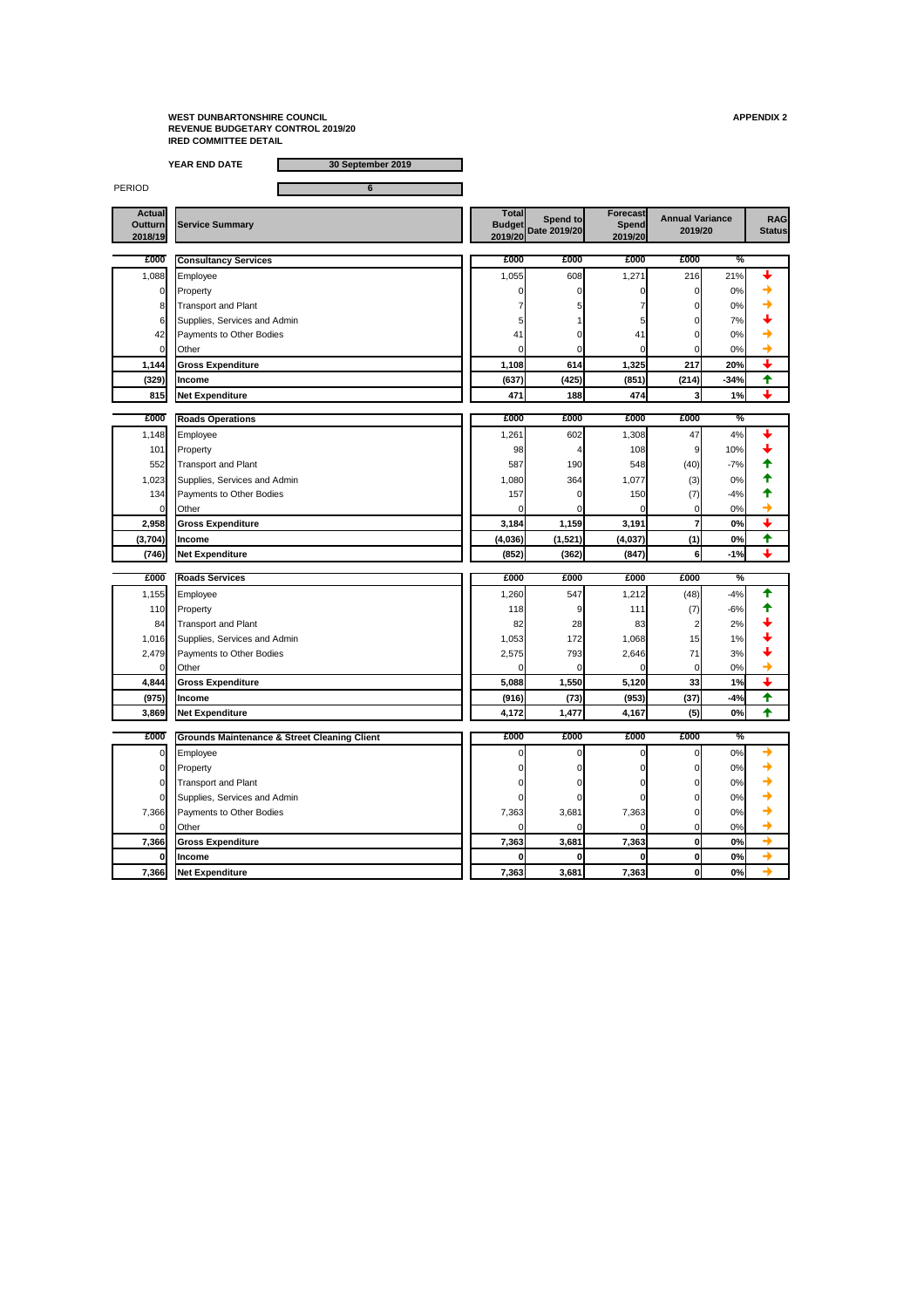**YEAR END DATE 30 September 2019**

PERIOD 6

**Actual Outturn 2018/19**

**Total Budget 2019/20 Spend to** Service Summary<br> **Date 2019/20**<br>
2019/20
2019/20
2019/20
2019/20
2019/20
2019/20
2019/20
2019/20
2019/20
2019/20
2019/20
2019/20
2019/20
2019 **Forecast Spend 2019/20 2019/20**

**RAG** 

| £000           | <b>Outdoor Services</b>         | £000  | £000 | £000 | £000 | $\frac{1}{\sqrt{2}}$ |  |
|----------------|---------------------------------|-------|------|------|------|----------------------|--|
| 108            | Employee                        | 104   | 53   | 109  | 5    | 5%                   |  |
| 94             | Property                        | 80    | 19   | 78   | (2)  | $-3%$                |  |
| $\overline{0}$ | <b>Transport and Plant</b>      |       | 01   |      |      | 0%                   |  |
| 112            | Supplies, Services and Admin    | 107   | 53   | 108  |      | $1\%$                |  |
| 44             | <b>Payments to Other Bodies</b> | 43    | 21   | 45   |      | 4%                   |  |
|                | <b>Other</b>                    |       |      |      |      | 0%                   |  |
| <b>358</b>     | <b>Gross Expenditure</b>        | 334   | 146  | 339  |      | 2%                   |  |
| (80)           | <b>Income</b>                   | (100) | (62) | (81) | 19   | 19%                  |  |
| 278            | Net Expenditure                 | 234   | 84   | 258  | 24   | 10%                  |  |

| £000  | <b>Leisure Management</b>    | £000  | £000  | £000  | £000            | $\overline{\%}$ |  |
|-------|------------------------------|-------|-------|-------|-----------------|-----------------|--|
|       | Employee                     |       |       |       | $\Omega$        | $0\%$           |  |
|       | Property                     |       |       |       | 0               | 0%              |  |
|       | <b>Transport and Plant</b>   |       | ΩI    |       | $\Omega$        | 0%              |  |
|       | Supplies, Services and Admin |       |       |       | 0               | $0\%$           |  |
| 4,071 | Payments to Other Bodies     | 3,840 | 2,635 | 3,957 | 117             | 3%              |  |
|       | <b>Other</b>                 |       |       |       |                 | 0%              |  |
| 4,071 | <b>Gross Expenditure</b>     | 3,840 | 2,635 | 3,957 | 117             | 3%              |  |
| (659) | <b>Income</b>                | (700) | (0)   | (686) | 13 <sub>1</sub> | 2%              |  |
| 3,412 | <b>Net Expenditure</b>       | 3,141 | 2,634 | 3,271 | 130             | 4%              |  |

| £000           | <b>Events</b>                | £000         | £000 | £000 | £000           | $\frac{1}{2}$ |                 |
|----------------|------------------------------|--------------|------|------|----------------|---------------|-----------------|
|                | Employee                     |              |      |      | $\overline{0}$ | 0%            |                 |
| ΟI             | Property                     |              |      |      | (2)            | $-40%$        |                 |
| Οl             | <b>Transport and Plant</b>   |              |      |      | $\overline{0}$ | 0%            |                 |
| 95             | Supplies, Services and Admin | 86           | 39   | 95   | 9              | 11%           |                 |
| 89             | Payments to Other Bodies     | 90           | 93   | 93   | 3              | 4%            |                 |
|                | Other                        |              |      |      | $\overline{0}$ | 0%            |                 |
| 184            | <b>Gross Expenditure</b>     | 180          | 133  | 191  | 11             | 6%            |                 |
| (73)           | <b>Income</b>                | (60)         | (64) | (73) | (12)           | $-20%$        | $\blacklozenge$ |
| 111            | Net Expenditure              | 120          | 68   | 119  | (1)            | $-1%$         |                 |
| £000           | <b>Burial Grounds</b>        | £000         | £000 | £000 | £000           | $\frac{1}{2}$ |                 |
|                |                              |              |      |      |                |               |                 |
|                | Employee                     |              |      | O    | $\Omega$       | 0%            |                 |
| 21             | Property                     | 20           | 6    | 21   |                | 7%            |                 |
| Οl             | <b>Transport and Plant</b>   |              |      |      | $\Omega$       | 0%            |                 |
|                | Supplies, Services and Admin |              |      |      | $\Omega$       | 0%            |                 |
| 378            | Payments to Other Bodies     | 393          |      | 393  | ΩI             | 0%            |                 |
| $\overline{O}$ | Other                        | <sup>O</sup> |      |      | 0l             | 0%            |                 |

**399 Gross Expenditure 413 6 414 1 0%**

**(524) Income (552) (218) (552) (1) 0% (125) Net Expenditure (139) (212) (138) 0 0%**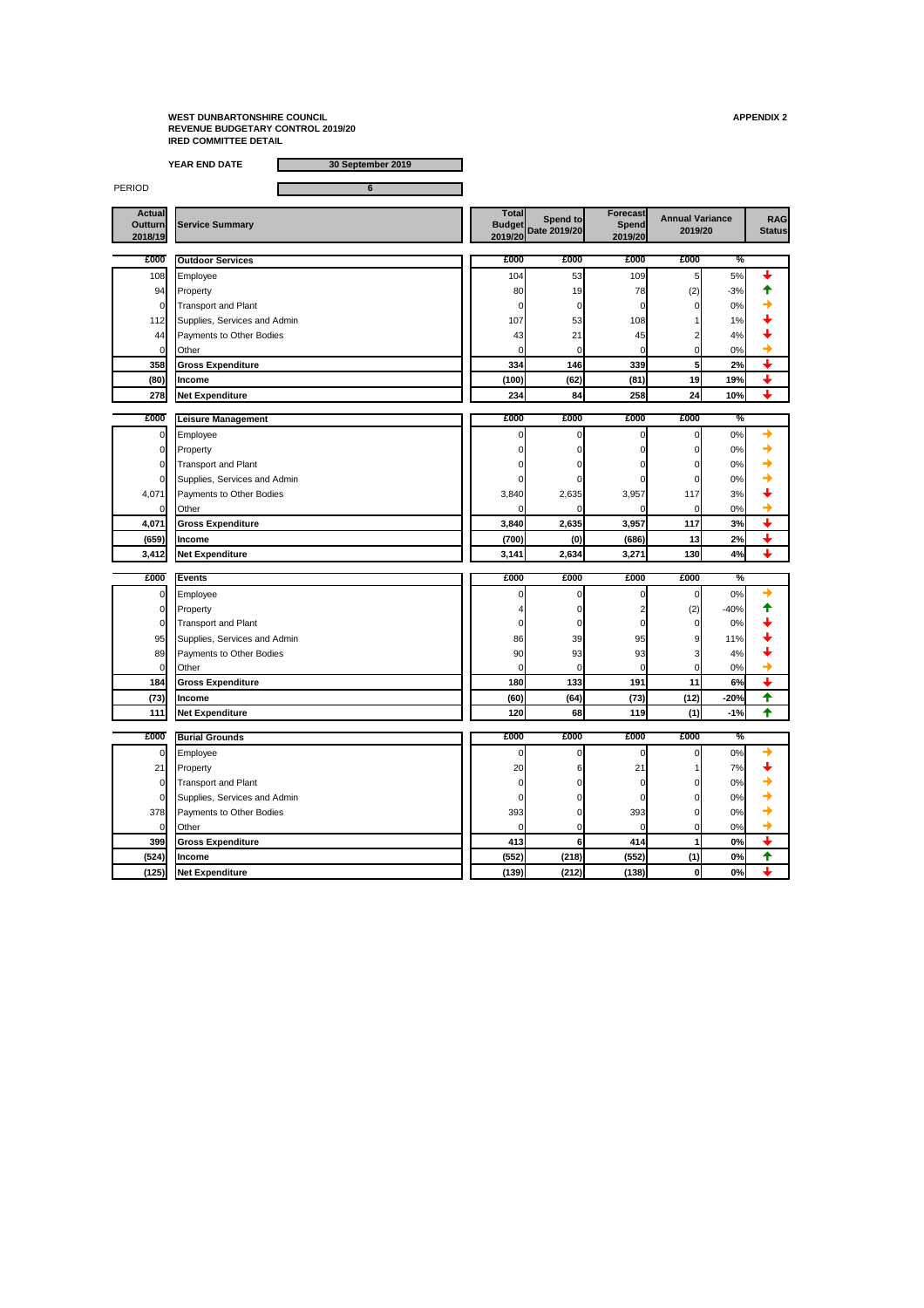**YEAR END DATE 30 September 2019**

PERIOD 6

**Actual Outturn 2018/19**

**2019/20**

**Total Budget Spend to** Service Summary<br> **Date 2019/20**<br>
2019/20
2019/20
2019/20
2019/20
2019/20
2019/20
2019/20
2019/20
2019/20
2019/20
2019/20
2019/20
2019/20
2019 **Forecast Spend 2019/20 2019/20**

**RAG** 

| £000      | <b>Crematorium</b>              | £000            | £000  | £000     | £000            | $\overline{\%}$ |  |
|-----------|---------------------------------|-----------------|-------|----------|-----------------|-----------------|--|
| 177       | Employee                        | 169             | 91    | 182      | 13 <sub>1</sub> | 8%              |  |
| 162       | Property                        | 150             | 46    | 160      | 10              | 7%1             |  |
| 0         | Transport and Plant             |                 |       |          | 0               | 0%              |  |
| 17        | Supplies, Services and Admin    | 16 <sub>l</sub> | 14    | 21       | 5               | 34%             |  |
| <b>29</b> | <b>Payments to Other Bodies</b> | 31              | 12    | 34       | 3               | 10%             |  |
| 01        | <b>Other</b>                    |                 |       |          |                 | 0%              |  |
| 385       | <b>Gross Expenditure</b>        | 366             | 163   | 398      | 31              | 9%              |  |
| (1, 207)  | <b>Income</b>                   | (1, 314)        | (526) | (1, 298) | 16              | 1%              |  |
| (822)     | Net Expenditure                 | (948)           | (363) | (901)    | 47              | $-5%$           |  |

| £000     | <b>Waste Services</b>           | £000     | £000  | £000     | £000            | $\overline{\%}$ |  |
|----------|---------------------------------|----------|-------|----------|-----------------|-----------------|--|
| 2,599    | Employee                        | 2,912    | 416   | 2,854    | (57)            | $-2%$           |  |
| 120      | Property                        | 109      | 11    | 121      | 13 <sub>1</sub> | 12%             |  |
| 918      | <b>Transport and Plant</b>      | 968      | 288   | 966      | (3)             | 0%              |  |
| 4,693    | Supplies, Services and Admin    | 4,905    | 2,001 | 4,929    | 23              | 0%              |  |
| 132      | <b>Payments to Other Bodies</b> | 17       | 22    | 22       |                 | 30%             |  |
|          | <b>Other</b>                    |          |       |          |                 | 0%              |  |
| 8,462    | <b>Gross Expenditure</b>        | 8,911    | 2,738 | 8,892    | (19)            | 0%              |  |
| (1, 170) | <b>Income</b>                   | (1, 212) | (528) | (1, 219) | (8)             | $-1%$           |  |
| 7,292    | <b>Net Expenditure</b>          | 7,699    | 2,210 | 7,672    | (27)            | 0%              |  |

| £000           | <b>Corporate Assets / Capital Investment Programme</b> | £000     | £000     | £000     | £000     | $\%$  |                          |
|----------------|--------------------------------------------------------|----------|----------|----------|----------|-------|--------------------------|
| 1,445          | Employee                                               | 1,760    | 688      | 1,609    | (151)    | $-9%$ |                          |
| 1,354          | Property                                               | 1,539    | 625      | 1,543    |          | 0%    |                          |
| 10             | <b>Transport and Plant</b>                             |          |          | 11       |          | 0%    |                          |
| (31)           | Supplies, Services and Admin                           | (181)    |          | (175)    | 6        | $-3%$ |                          |
| 218            | Payments to Other Bodies                               | 72       | 33       | 72       |          | 0%    |                          |
|                | Other                                                  |          |          |          |          | 0%    |                          |
| 2,996          | <b>Gross Expenditure</b>                               | 3,201    | 1,358    | 3,060    | (141)    | $-4%$ |                          |
| (5, 329)       | <b>Income</b>                                          | (5, 464) | (2,787)  | (5, 345) | 119      | 2%    |                          |
| (2, 333)       | <b>Net Expenditure</b>                                 | (2, 263) | (1, 428) | (2, 285) | (22)     | 1%    | $\blacklozenge$          |
|                |                                                        |          |          |          |          |       |                          |
|                |                                                        |          |          |          |          |       |                          |
| £000           | <b>Economic Development</b>                            | £000     | £000     | £000     | £000     | $\%$  |                          |
| 631            | Employee                                               | 626      | 300      | 636      | 10       | 2%    |                          |
| 8 <sup>1</sup> | Property                                               |          | 11       | 24       | 15       | 168%  |                          |
|                | <b>Transport and Plant</b>                             |          |          |          |          | 0%    |                          |
| 13             | Supplies, Services and Admin                           | 16       |          | 16       |          | 0%    |                          |
| 624            | Payments to Other Bodies                               | 455      | 159      | 455      |          | 0%    |                          |
| $\overline{0}$ | Other                                                  |          |          |          | 0        | 0%    |                          |
| 1,278          | <b>Gross Expenditure</b>                               | 1,109    | 475      | 1,133    | 24       | 2%    |                          |
| (258)          | <b>Income</b>                                          | (741)    | (371)    | (741)    | $\bf{0}$ | 0%    | $\color{red} \downarrow$ |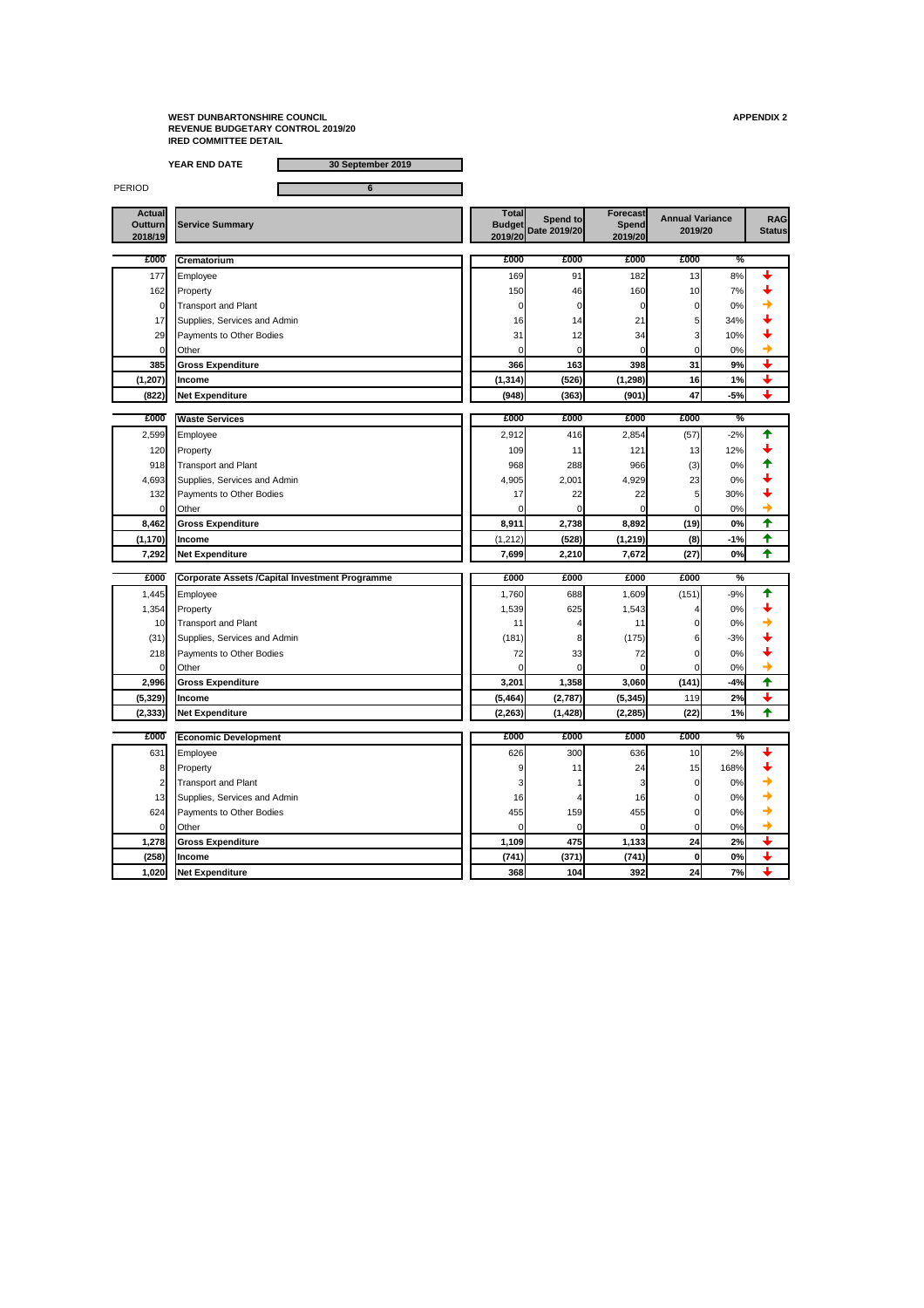**YEAR END DATE 30 September 2019**

| <b>PERIOD</b>                              | $6\phantom{1}6$                                             |                         |                                        |                                            |                                   |               |                             |
|--------------------------------------------|-------------------------------------------------------------|-------------------------|----------------------------------------|--------------------------------------------|-----------------------------------|---------------|-----------------------------|
| <b>Actual</b><br><b>Outturn</b><br>2018/19 | <b>Service Summary</b>                                      | <b>Total</b><br>2019/20 | <b>Spend to</b><br>Budget Date 2019/20 | <b>Forecast</b><br><b>Spend</b><br>2019/20 | <b>Annual Variance</b><br>2019/20 |               | <b>RAG</b><br><b>Status</b> |
| £000                                       | <b>Depots</b>                                               | £000                    | £000                                   | £000                                       | £000                              | $\frac{0}{2}$ |                             |
| $\overline{0}$                             | Employee                                                    | $\Omega$                | 0                                      | 0                                          | 0                                 | 0%            |                             |
| 462                                        | Property                                                    | 474                     | 121                                    | 471                                        | (2)                               | $-1%$         |                             |
| $\overline{0}$                             | <b>Transport and Plant</b>                                  | 0                       |                                        |                                            | 0                                 | 0%            |                             |
| 16                                         | Supplies, Services and Admin                                | 13                      |                                        | 14                                         |                                   | 6%            |                             |
| $\Omega$                                   | <b>Payments to Other Bodies</b>                             |                         |                                        |                                            | O                                 | 0%            |                             |
|                                            | Other                                                       |                         |                                        |                                            | 0                                 | 0%            |                             |
| 478                                        | <b>Gross Expenditure</b>                                    | 487                     | 126                                    | 485                                        | (2)                               | 0%            | $\blacklozenge$             |
| (478)                                      | <b>Income</b>                                               | (487)                   | 0                                      | (485)                                      | $\boldsymbol{2}$                  | 0%            | $\bigstar$                  |
| $\bf{0}$                                   | <b>Net Expenditure</b>                                      | $\mathbf 0$             | 126                                    | $\bf{0}$                                   | $\mathbf 0$                       | 0%            | $\rightarrow$               |
| £000                                       | <b>Ground Maintenance &amp; Street Cleaning Trading A/c</b> | £000                    | £000                                   | £000                                       | £000                              | $\frac{0}{0}$ |                             |
| 5,472                                      | Employee                                                    | 5,860                   | 2,740                                  | 5,820                                      | (40)                              | $-1%$         |                             |
| 347                                        | Property                                                    | 307                     | 62                                     | 349                                        | 42                                | 14%           |                             |
| 652                                        | <b>Transport and Plant</b>                                  | 648                     | 235                                    | 683                                        | 34                                | 5%            |                             |
| 663                                        | Supplies, Services and Admin                                | 771                     | 294                                    | 755                                        | (16)                              | $-2%$         |                             |
| 244                                        | <b>Payments to Other Bodies</b>                             | 10                      |                                        |                                            | (3)                               | $-33%$        |                             |
| 552                                        | Other                                                       | 552                     |                                        | 552                                        | $\mathbf 0$                       | 0%            |                             |
| 7,930                                      | <b>Gross Expenditure</b>                                    | 8,149                   | 3,331                                  | 8,166                                      | 17                                | 0%            | $\biguparrow$               |
| (10, 648)                                  | Income                                                      | (10, 639)               | (3,886)                                | (10, 670)                                  | (30)                              | 0%            | 个                           |
| (2,718)                                    | Net Expenditure                                             | (2, 490)                | (555)                                  | (2, 504)                                   | (14)                              | 1%            | ✦                           |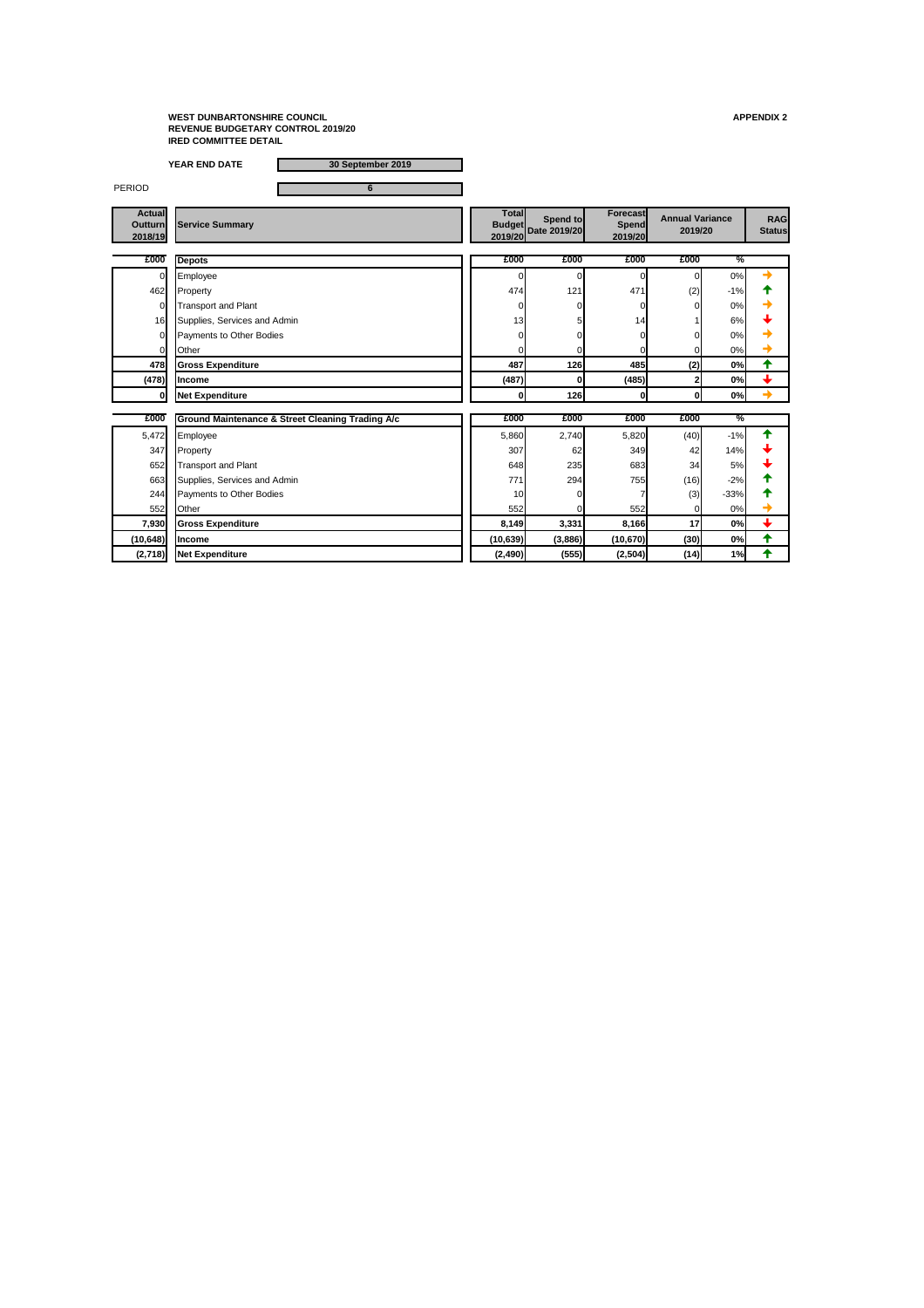## **WEST DUNBARTONSHIRE COUNCIL APPENDIX 3 REVENUE BUDGETARY CONTROL 2019/20 ANALYSIS FOR VARIANCES OVER £50,000**

#### **YEAR END DATE**

# **30 September 2019**

|                                                        | <b>Variance Analysis</b>                                                                                                                                                                                                                             |                                            |                                                                                                                                               |                   |  |  |
|--------------------------------------------------------|------------------------------------------------------------------------------------------------------------------------------------------------------------------------------------------------------------------------------------------------------|--------------------------------------------|-----------------------------------------------------------------------------------------------------------------------------------------------|-------------------|--|--|
| <b>Budget Details</b>                                  | <b>Total Budget</b>                                                                                                                                                                                                                                  | <b>Forecast</b><br>Spend                   | <b>Variance</b>                                                                                                                               | <b>RAG Status</b> |  |  |
|                                                        | £000                                                                                                                                                                                                                                                 | £000                                       | $\frac{0}{6}$<br>£000                                                                                                                         |                   |  |  |
| Corporate Asset Maintenance                            | (238)                                                                                                                                                                                                                                                | (242)                                      | 2%<br>(4)                                                                                                                                     |                   |  |  |
| <b>Service Description</b>                             | buildings                                                                                                                                                                                                                                            |                                            | This service manages and undertakes repairs and maintenance to public                                                                         |                   |  |  |
| Main Issues / Reason for Variance                      | Higher level of work paid to subcontractors, offset by reduced employee<br>costs                                                                                                                                                                     |                                            |                                                                                                                                               |                   |  |  |
| <b>Mitigating Action</b><br><b>Anticipated Outcome</b> | None required since variance is favourable<br>A favourable variance is anticipated                                                                                                                                                                   |                                            |                                                                                                                                               |                   |  |  |
| Transport, Fleet & Maintenance<br><b>Services</b>      | (411)                                                                                                                                                                                                                                                | (411)                                      | (0)<br>0%                                                                                                                                     |                   |  |  |
| <b>Service Description</b>                             | Transport services across WDC                                                                                                                                                                                                                        |                                            |                                                                                                                                               |                   |  |  |
| Main Issues / Reason for Variance                      | Overspend mainly due to cost off fuel remaining high. Fuel is recharged<br>across user services therefore income to transport offsets this within this<br>service.                                                                                   |                                            |                                                                                                                                               |                   |  |  |
| <b>Mitigating Action</b>                               | Transport officers are monitoring mileage on vehicles                                                                                                                                                                                                |                                            |                                                                                                                                               |                   |  |  |
| <b>Anticipated Outcome</b>                             | If fuel prices remain the same then an overspend will be incurred at year<br>end which will be recharged across various service areas                                                                                                                |                                            |                                                                                                                                               |                   |  |  |
| <b>Facilities Assistants</b>                           | 2,087                                                                                                                                                                                                                                                | 1,980                                      | (107)<br>$-5%$                                                                                                                                |                   |  |  |
| <b>Service Description</b>                             | This service provides Facility Assistants throughout WDC buildings                                                                                                                                                                                   |                                            |                                                                                                                                               |                   |  |  |
| Main Issues / Reason for Variance                      | There has been a reduction in Facilities Assistant costs for a variety of<br>reasons - such as: rationalisation of schools estate and campus approach;<br>timing of filling vacant posts; reduction in overtime due to less out of hours<br>requests |                                            |                                                                                                                                               |                   |  |  |
| <b>Mitigating Action</b>                               |                                                                                                                                                                                                                                                      |                                            | The vacancies have been managed throughout the year taking cognisance<br>of demand from service users to ensure no effect on service delivery |                   |  |  |
| <b>Anticipated Outcome</b>                             | Underspend will be achieved                                                                                                                                                                                                                          |                                            |                                                                                                                                               |                   |  |  |
| <b>Consultancy Services</b>                            | 471                                                                                                                                                                                                                                                  | 474                                        | 3<br>1%                                                                                                                                       |                   |  |  |
| <b>Service Description</b>                             |                                                                                                                                                                                                                                                      |                                            |                                                                                                                                               |                   |  |  |
| Main Issues / Reason for Variance                      | While the overall variance is less than £0.050m there are offsetting<br>variances between increase in staff costs offset by increased staff<br>recharges in income                                                                                   |                                            |                                                                                                                                               |                   |  |  |
| <b>Mitigating Action</b>                               |                                                                                                                                                                                                                                                      | None required since variance is favourable |                                                                                                                                               |                   |  |  |
| Anticipated Outcome                                    |                                                                                                                                                                                                                                                      |                                            | An overall underspend is anticipated in Consultancy Services                                                                                  |                   |  |  |